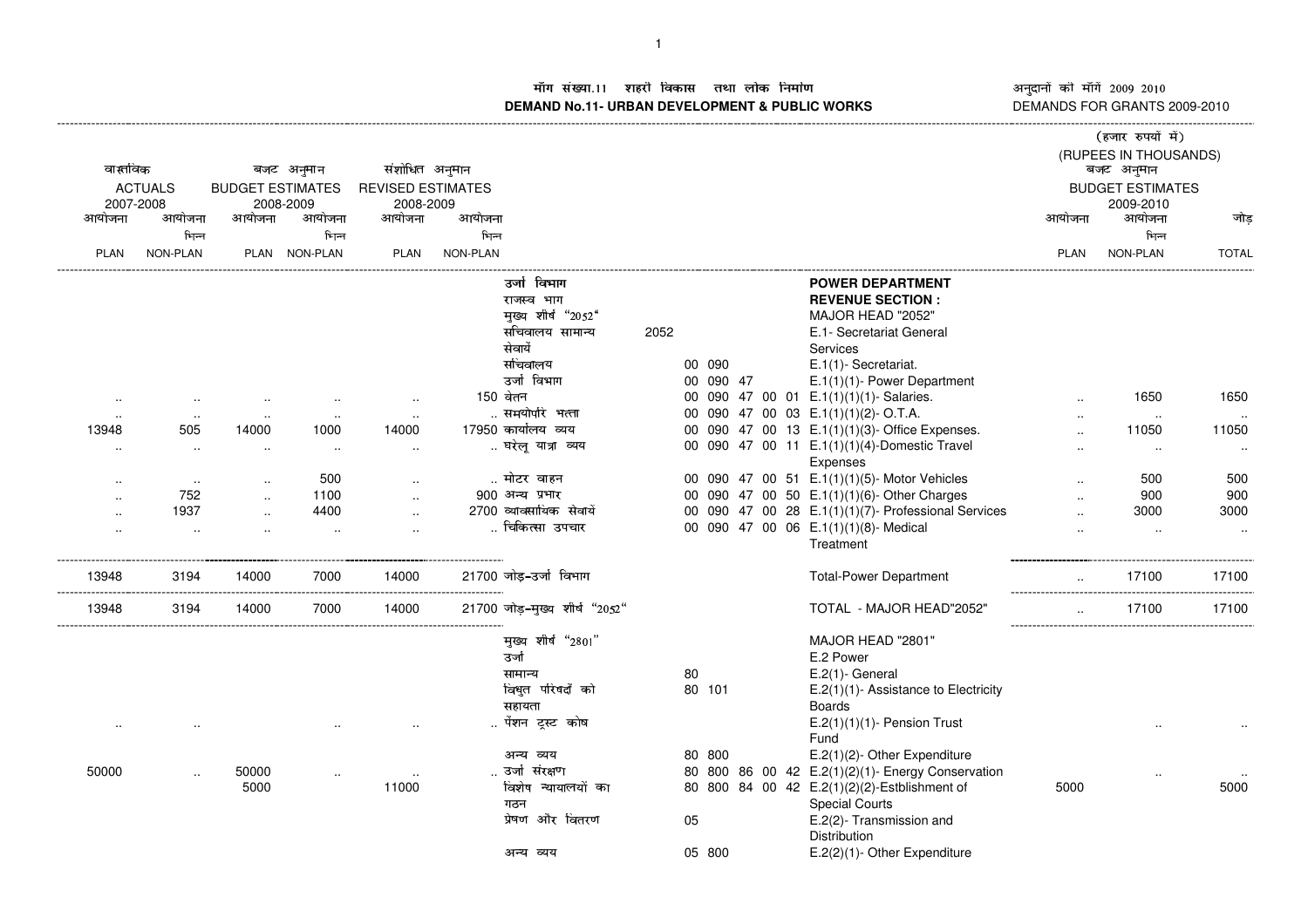+,-./01,43 <sup>2556</sup> ,879:;<=,/>,?,,@A=;B+,CED,FGIH**DEMAND No.11- URBAN DEVELOPMENT & PUBLIC WORKS** DEMANDS FOR GRANTS 2009-2010

## नुदानों की माँगें 2009–2010<br>EMANDS FOR GRANTS 2009-2011 ---------------------

|                                         |                      |                                                    |               |                                               |                 |                                                                               |      |        |  |                                                                                                           |                                                                | (हजार रुपयों में)   |              |  |
|-----------------------------------------|----------------------|----------------------------------------------------|---------------|-----------------------------------------------|-----------------|-------------------------------------------------------------------------------|------|--------|--|-----------------------------------------------------------------------------------------------------------|----------------------------------------------------------------|---------------------|--------------|--|
| वास्तविक<br><b>ACTUALS</b><br>2007-2008 |                      | बजट अनुमान<br><b>BUDGET ESTIMATES</b><br>2008-2009 |               | संशोधित अनुमान<br><b>REVISED ESTIMATES</b>    |                 |                                                                               |      |        |  |                                                                                                           | (RUPEES IN THOUSANDS)<br>बजट अनुमान<br><b>BUDGET ESTIMATES</b> |                     |              |  |
| आयोजना                                  | आयोजना               | आयोजना                                             | आयोजना        | 2008-2009<br>आयोजना                           | आयोजना          |                                                                               |      |        |  |                                                                                                           | आयोजना                                                         | 2009-2010<br>आयोजना | जोड          |  |
|                                         | भिन्न                |                                                    | भिन्न         |                                               | भिन्न           |                                                                               |      |        |  |                                                                                                           |                                                                | भिन्न               |              |  |
| <b>PLAN</b>                             | NON-PLAN             |                                                    | PLAN NON-PLAN | <b>PLAN</b>                                   | <b>NON-PLAN</b> |                                                                               |      |        |  |                                                                                                           | <b>PLAN</b>                                                    | NON-PLAN            | <b>TOTAL</b> |  |
|                                         |                      |                                                    |               |                                               |                 | वितरण कर्म्पानयों को<br>ए.पी.डी.आर.पी.योजनाओं<br>हेतु सहायता अनुदान           |      |        |  | 05 800 90 00 31 E.2(2)(1)(1)- Grant-in-aid to<br><b>DISCOMS for APDRP Scheme</b>                          |                                                                |                     |              |  |
|                                         | 742435               |                                                    | 4090000       | $\cdot$                                       |                 | 3787400 वितरण कम्पनियों के<br>माध्यम से उपभोक्ताओं<br>को छूट                  |      |        |  | 05 800 88 00 31 E.2(2)(1)(2)- Subsidy to<br>consumers through DISCOMS                                     |                                                                | 2050000             | 2050000      |  |
| 45000                                   | $\ddot{\phantom{a}}$ | 45000                                              |               | 60000                                         |                 | दिल्ली विघुत विनियामक<br>आयोग को सहायता<br>अनुदान                             |      |        |  | 05 800 87 00 31 E.2(2)(1)(3)- Grant-in-aid to<br><b>DERC</b>                                              |                                                                | 45000               | 45000        |  |
| 131300                                  |                      | 500000                                             |               | $\cdot$                                       |                 | स्वैछिक सेवानिवृति योजना<br>लाभों के लिए इं.बि.उ.क.<br>लि.को सहायता अनुदान    |      |        |  | 05 800 86 00 31 E.2(2)(1)(4)- Grant-in-aid to IPGCL<br>for VRS benefits                                   |                                                                |                     |              |  |
| 226300                                  | 742435               | 600000                                             | 4090000       | 71000<br>------------------------------------ |                 | 3787400 जोड़-मुख्य शीर्ष "2801"                                               |      |        |  | TOTAL - MAJOR HEAD"2801"                                                                                  | 5000                                                           | 2095000             | 2100000      |  |
| 240248                                  | 745629               | 614000                                             | 4097000       | 85000                                         |                 | 3809100 जोड़-राजस्व भाग                                                       |      |        |  | TOTAL - REVENUE SECTION                                                                                   | 5000                                                           | 2112100             | 2117100      |  |
|                                         |                      |                                                    |               |                                               |                 | पूँजी भाग<br>मुख्य शीर्ष "6801"<br>विद्युत परियोजना<br>के लिए ऋण<br>ताप बिजली | 6801 | 00 202 |  | <b>CAPITAL SECTION</b><br>MAJOR HEAD "6801"<br>EE.1- Loans for Power Project<br>EE.1(1)- Thermal Power    |                                                                |                     |              |  |
|                                         |                      |                                                    |               |                                               |                 | उत्पादन                                                                       |      |        |  | Generation                                                                                                |                                                                |                     |              |  |
|                                         |                      |                                                    |               |                                               |                 | जेनको को इन्द्रप्रस्थ<br>पावर स्टेशन के<br>नवीकरण/संशोधन के लिए               |      |        |  | 00 202 90 00 55 EE.1(1)(1)- GENCO for renovation/<br>modification of Indraprastha<br><b>Power Station</b> |                                                                |                     |              |  |
|                                         |                      | 100000                                             |               |                                               |                 | जेनको को राजघाट<br>पावर हाउस के<br>नवीकरण/संशोधन के लिए                       |      |        |  | 00 202 89 00 55 EE.1(1)(2)- GENCO for renovation/<br>modification of Rajghat Power<br>House               | 50000                                                          |                     | 50000        |  |
|                                         |                      |                                                    |               |                                               |                 | प्रेषण और वितरण                                                               |      | 00 205 |  | EE.1(2)- Transmission and<br>Distribution                                                                 |                                                                |                     |              |  |
|                                         |                      |                                                    |               |                                               |                 |                                                                               |      |        |  |                                                                                                           |                                                                |                     |              |  |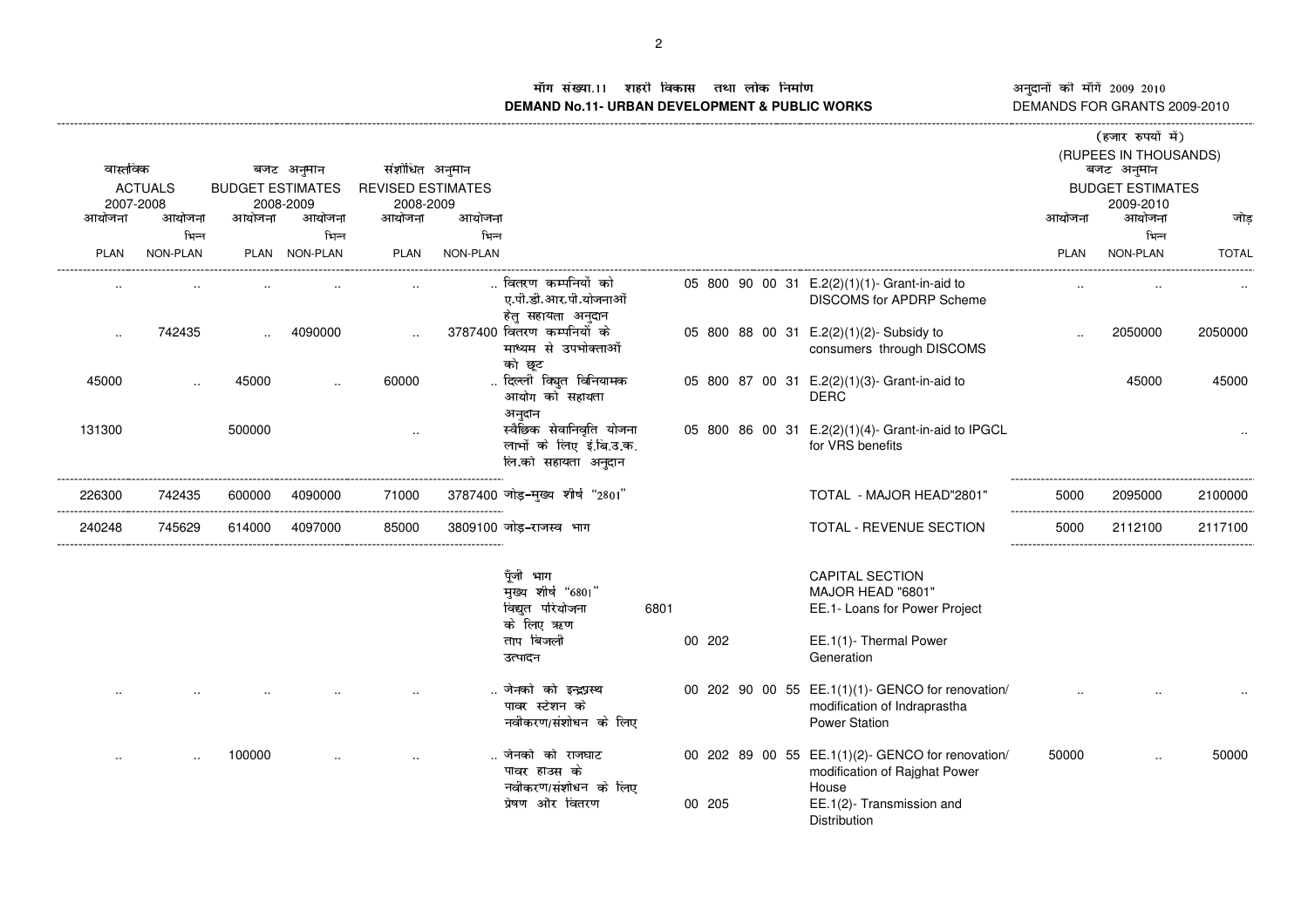STUVWXYT\[ Z]]^ T`\_abcdeTWfTgTThiecjSTk:lTmn **DEMAND No.11- URBAN DEVELOPMENT & PUBLIC WORKS** DEMANDS FOR GRANTS 2009-2010

अनुदानों की माँगें 2009–2010 नुदानों की माँगें 2009–2010<br>EMANDS FOR GRANTS 2009-2011 ---------------------

| (RUPEES IN THOUSANDS)<br>बजट अनुमान<br><b>BUDGET ESTIMATES</b><br>2009-2010                                                                                        |
|--------------------------------------------------------------------------------------------------------------------------------------------------------------------|
|                                                                                                                                                                    |
| आयोजना<br>जोड<br>आयोजना                                                                                                                                            |
| भिन्न                                                                                                                                                              |
| NON-PLAN<br><b>TOTAL</b><br>PLAN                                                                                                                                   |
| 00 205 79 00 55 EE.1(2)(1)- Delhi Transco Limited                                                                                                                  |
| 00 55 EE.1(2)(2)- Trans Yamuna Area<br>Development Board (DISCOM)                                                                                                  |
| 00 205 76 00 55 EE.1(2)(3)- Loan to Discoms                                                                                                                        |
| 00 55 EE.1(2)(4)- Loan for establishment<br>of LAN computerization                                                                                                 |
| 00 205 77 00 55 EE.1(2)(5)- Loan for renewal and<br>40000<br>40000<br>maintenance of CCGT                                                                          |
| Total-Transmission and<br>40000<br>40000                                                                                                                           |
| EE.1(3)- Diesel/Gas Power                                                                                                                                          |
| 00 203 94 00 55 EE.1(3)(1)- Overhauling of four<br>Gas Turbines & auxilaries of 6                                                                                  |
| 00 203 93 00 55 EE.1(3)(2)-Refurbishment of<br>WHRYM-II WHRU module   & II                                                                                         |
| 10000<br>00 203 92 00 55 EE.1(3)(3)-Loan to GENCO<br>10000                                                                                                         |
| Total-Diesel/Gas/Power<br>10000<br>10000                                                                                                                           |
| EE.1(4)-Other loans to<br>EE.1(4)(1)-Holding Company<br>00 800 95 99 55 EE.1(4)(1)(1)- DPCL for one<br>time settlement of outstanding<br>dues of CPSUS towards DVB |
|                                                                                                                                                                    |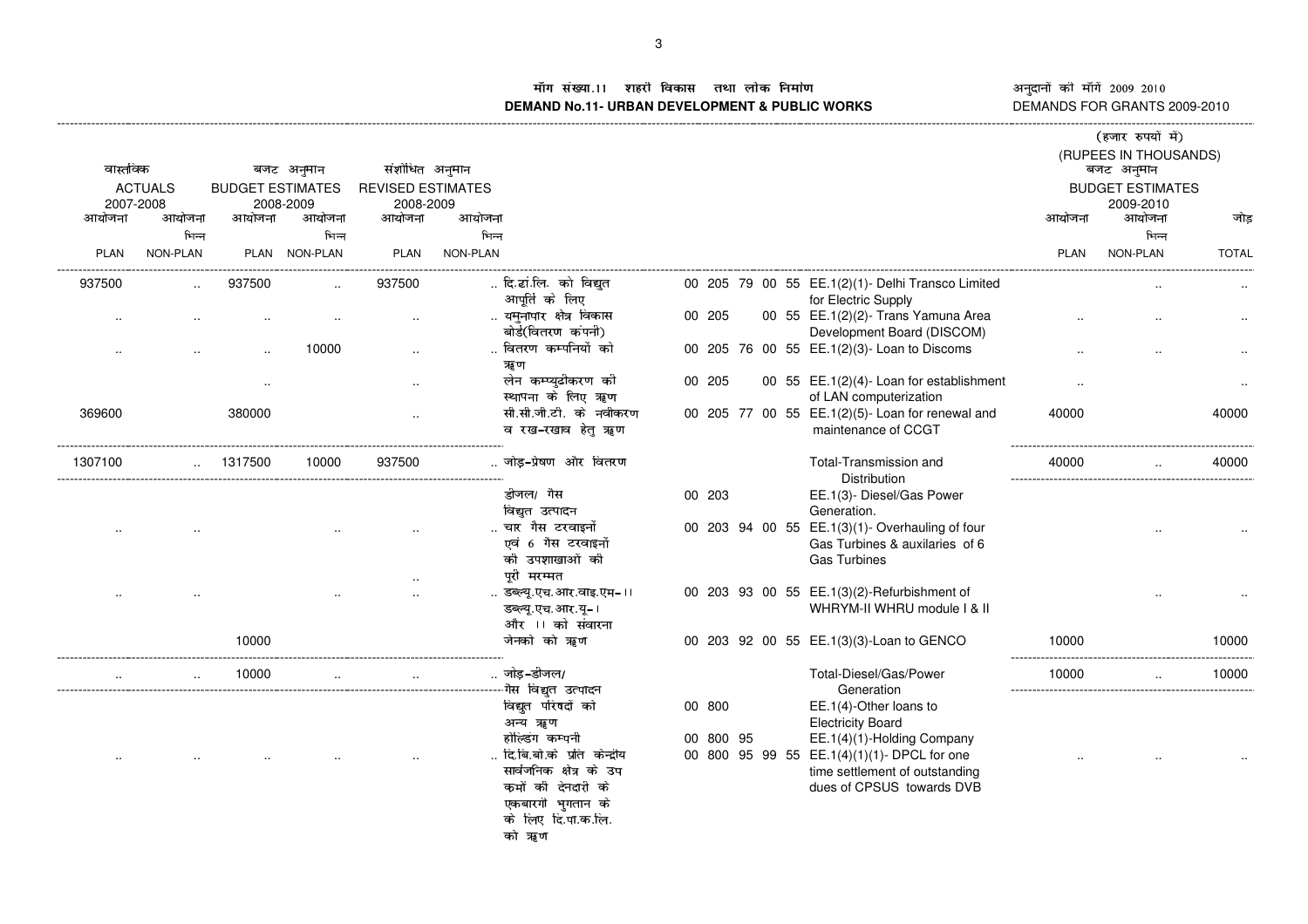!#"**DEMAND No.11- URBAN DEVELOPMENT & PUBLIC WORKS** DEMANDS FOR GRANTS 2009-2010

नुदानों की माँगें 2009–2010<br>EMANDS FOR GRANTS 2009-201 ---------------------

| आयोजना<br><b>PLAN</b> | वास्तविक<br><b>ACTUALS</b><br>2007-2008<br>आयोजना<br>भिन्न<br>NON-PLAN | आयोजना<br>20000 | बजट अनुमान<br><b>BUDGET ESTIMATES</b><br>2008-2009<br>आयोजना<br>भिन्न<br>PLAN NON-PLAN | संशोधित अनुमान<br><b>REVISED ESTIMATES</b><br>2008-2009<br>आयोजना<br><b>PLAN</b> | आयोजना<br>भिन्न<br>NON-PLAN | विद्यमान भवनों के<br>नवीकरण व रख-रखाव                                                                                             |      |              |  | 00 800 94 00 55 EE.1(4)(2)-Loan for construction<br>and renewal of existing buildings                                                                                                 | आयोजना<br><b>PLAN</b> | (हजार रुपयों में)<br>(RUPEES IN THOUSANDS)<br>बजट अनुमान<br><b>BUDGET ESTIMATES</b><br>2009-2010<br>आयोजना<br>भिन्न<br>NON-PLAN | जोड<br><b>TOTAL</b> |
|-----------------------|------------------------------------------------------------------------|-----------------|----------------------------------------------------------------------------------------|----------------------------------------------------------------------------------|-----------------------------|-----------------------------------------------------------------------------------------------------------------------------------|------|--------------|--|---------------------------------------------------------------------------------------------------------------------------------------------------------------------------------------|-----------------------|---------------------------------------------------------------------------------------------------------------------------------|---------------------|
|                       |                                                                        |                 |                                                                                        |                                                                                  |                             | के लिए ॠण<br>सार्वजनिक क्षेत्र एवं<br>अन्य उपकर्मो को ॠण<br>बिजली क्षेत्र सुधार<br>दिल्ली टांस्को लि. को<br>ऋण                    |      |              |  | EE.1(5)-Loan to Public Sector<br>and other Undertakings<br>00 204 98 00 42 EE.1(5)(1)- Power sector reforms<br>00 204 97 00 55 EE.1(5)(2)- Loan to Delhi<br><b>Transco Limited</b>    |                       |                                                                                                                                 |                     |
| 1307100               |                                                                        | 1447500         | 10000                                                                                  | 937500                                                                           |                             | जोड़-मुख्य शीर्ष "6801"                                                                                                           |      |              |  | TOTAL - MAJOR HEAD"6801"                                                                                                                                                              | 100000                |                                                                                                                                 | 100000              |
|                       |                                                                        |                 |                                                                                        |                                                                                  |                             | मुख्य शीर्ष "4801"<br>बिजली परियोजनाओ<br>पर पूँजी परिव्यय<br>प्रेषण एवं वितरण<br>सार्वजनिक क्षेत्र एवं<br>अन्य उपकर्मों में निवेश | 4801 | 05<br>05 190 |  | MAJOR HEAD "4801"<br>EE.2-Capital Outlay on<br><b>Power Projects</b><br>EE.2(1)-Transmission and<br>Distribution<br>EE.2.(1)(1)-Investment in Public<br>Sector and other Undertakings |                       |                                                                                                                                 |                     |
|                       |                                                                        |                 |                                                                                        |                                                                                  |                             | उत्तर उत्तर पश्चिम<br>दिल्ली वितरण कम्पनी<br>को पूँजी अंशदान                                                                      |      |              |  | 05 190 94 00 32 EE.2.(1)(1)(1)-Equity<br>contribution to North,<br>North-West Delhi Distribution<br>Company Limited                                                                   |                       |                                                                                                                                 |                     |
|                       |                                                                        |                 |                                                                                        |                                                                                  |                             | दक्षिण पश्चिम दिल्ली<br>वितरण वितरण कम्पनी<br>लि. को पूँजी अंशदान                                                                 |      |              |  | 05 190 93 00 32 EE.2.(1)(1)(2)- Equity<br>contribution to South-West<br>Delhi Distribution Company<br>Limited                                                                         |                       |                                                                                                                                 |                     |
|                       |                                                                        |                 |                                                                                        |                                                                                  |                             | मध्य-पूर्व दिल्ली विघुत<br>वितरण कम्पनी लि. को<br>पूँजी अंशदान                                                                    |      |              |  | 05 190 92 00 32 EE.2.(1)(1)(3)-Equity<br>contribution to Central-East<br>Delhi Electricity Distribution<br><b>Company Limited</b>                                                     |                       |                                                                                                                                 |                     |
| 1500000               |                                                                        |                 |                                                                                        |                                                                                  |                             | प्रगति पावर निगम लि.<br>द्वितीय चरण को पूँजी<br>अंशदान                                                                            |      |              |  | 05 190 90 00 54 EE.2.(1)(1)(4)-Equity<br>Contribution to Pragati Power<br>Corporation Limited-Phase-II                                                                                |                       |                                                                                                                                 |                     |